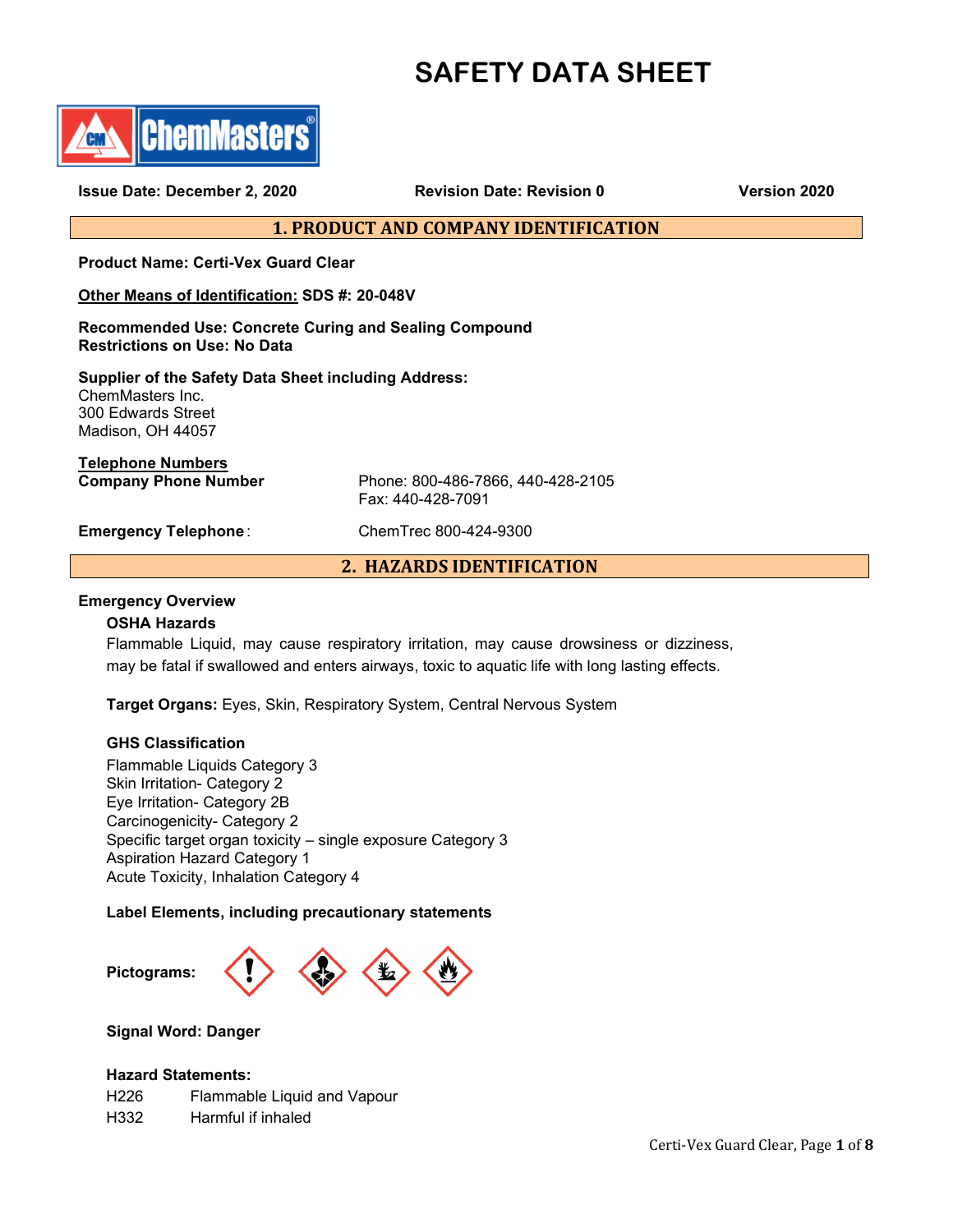- H315 Causes skin irritation
- H320 Causes eye irritation
- H335 May cause respiratory irritation
- H336 May cause drowsiness or dizziness
- H304 May be fatal if swallowed and enters airways

# **Precautionary Statement(s)**

# **Prevention:**

- P210 Keep away from heat, hot surfaces, sparks, open flames and other ignition sources. No smoking
- P233 Keep container tightly closed.
- P240 Ground and bond the container and receiving equipment.
- P241 Use explosion-proof electrical/ventilating/lighting equipment.
- P242 Use non-sparking tools.
- P243 Take action to prevent static discharges.
- P261 Avoid breathing dust/fume/gas/mist/vapours/spray.
- P271 Use only outdoors or in a well-ventilated area.
- P273 Avoid release to the environment.
- P280 Wear protective gloves/protective clothing/eye protection/face protection.

# **Environmental Hazards.**

Expected to be toxic to aquatic organisms. May cause adverse effects in the aquatic environment.

# **Response:**

|                         | P303+P361+P353 IF ON SKIN (or hair): Take off immediately all contaminated clothing. Rinse skin with water<br>or shower.                     |
|-------------------------|----------------------------------------------------------------------------------------------------------------------------------------------|
|                         | P304+P340+P312 IF INHALED: Remove person to fresh air and keep comfortable for breathing. Call a<br>POISON CENTER/doctor if you feel unwell. |
| P301+P310               | IF SWALLOWED: Immediately call a POISON CENTER/doctor.                                                                                       |
| P331                    | Do NOT induce vomiting.                                                                                                                      |
| P370+P378               | In case of fire use, dry chemical, alcohol resistant foam, halon or carbon dioxide to<br>extinguish.                                         |
| P391                    | Collect spillage                                                                                                                             |
| Storage: P403+P235+P233 | Store in a well-ventilated place. Keep cool. Keep container tightly closed.                                                                  |
| P405                    | Store Locked Up                                                                                                                              |
| Disposal: P501          | Dispose of contents/container in accordance with local/regional/national regulations.                                                        |

**Hazards not otherwise classified:** Repeated exposure may cause skin dryness and cracking.

Product may cause eye irritation.

# **3. COMPOSITION/INFORMATION ON INGREDIENTS**

# **Component**

| "                                           |                 |        |  |
|---------------------------------------------|-----------------|--------|--|
| Solvent Naphtha (Petroleum), Light Aromatic | CAS# 64742-95-6 | 50-55% |  |
| Styrene Acrylate Polymer                    | CAS# 25036-16-2 | 40-45% |  |

# **The solvent portion contains the following section 313 reportable ingredients**

| 1,2,4 Trimethyl Benzene | CAS# 95-63-6   | < 15%   |
|-------------------------|----------------|---------|
| Xylenes                 | CAS# 1330-20-7 | $<$ 1%  |
| Cumene                  | CAS# 98-82-8   | $< 5\%$ |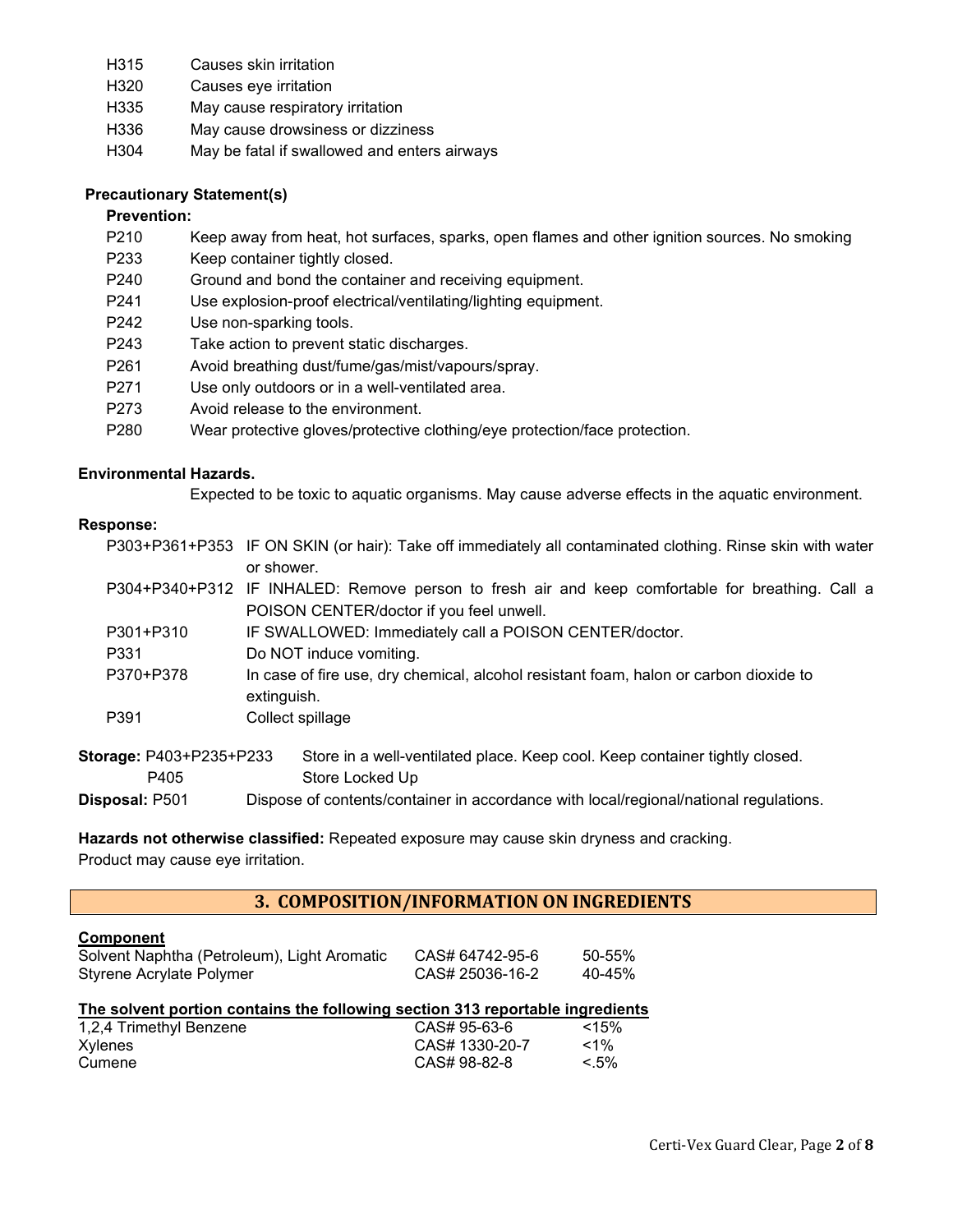Ingredients not listed on this safety data sheet are considered to be non-hazardous according to OSHA 1910.1200 or are not present above their cutoff levels. Where a range is displayed, the exact percentage of composition has been withheld as a trade secret.

# **4. FIRST AID MEASURES**

## **First Aid Measures**

General Advice: Consult a physician. Show this safety data sheet to the doctor in attendance. Move out of dangerous area.

**Inhalation:** IF INHALED: Remove person to fresh air and keep comfortable for breathing. Call a POISON CENTER/doctor if you feel unwell.

**Eye Contact:** IF IN EYES: Rinse cautiously with water for several minutes. Remove contact lenses, if present and easy to do. Continue rinsing. If eye irritation persists: Get medical advice or attention.

**Ingestion:** IF SWALLOWED: Immediately call a POISON CENTER/doctor. Do NOT induce vomiting. Never give anything by mouth to an unconscious person. Rinse mouth if conscious.

**Skin Contact:** IF ON SKIN (or hair): Take off immediately all contaminated clothing. Rinse skin with water or shower. Wash off with soap and plenty of water. If skin irritation occurs: Get medical advice or attention.

# **5. FIRE-FIGHTING MEASURES**

**Suitable Extinguishing Media:** Alcohol-resistant foam, dry chemical, halon or carbon dioxide

## **Specific Hazards Arising from the Chemical**

In a fire or if heated a pressure increase will occur and the container may burst.

Vapors are flammable and heavier than air. Vapors may travel across the ground and reach remote ignition sources causing a flashback fire danger.

## **Hazardous Combustion Products:** Carbon dioxides & Carbon monoxide

## **Protective Equipment and Precautions for Firefighters**

Wear self-contained breathing apparatus and full protective gear for firefighting.

**Further Information:** Use water spray to cool unopened containers. See Section 7 for safe handling and storage

# **6. ACCIDENTAL RELEASE MEASURES**

# **Personal Precautions, Protective Equipment and Emergency Procedures**

Use personal protective equipment. Avoid breathing dust/fume/gas/mist/vapours/spray. Ensure adequate ventilation. Remove all sources of ignition. Evacuate personnel to safe areas. Beware of vapours accumulating to form explosive concentrations. Vapours can accumulate in low areas.

## **Environmental Precautions**

Prevent further leakage or spillage if safe to do so. Do not let product enter drains or waterways.

## **Methods and Material for Containment and Cleaning Up**

Contain spillage, and then collect with an electrically protected vacuum cleaner or by wet-brushing and place in container for disposal according to local regulations.

# **7. HANDLING AND STORAGE**

## **Precautions for Safe Handling**

Do not handle until all safety precautions have been read and understood. Avoid contact with skin and eyes. Avoid breathing dust/fume/gas/mist/vapours/spray. Keep away from heat, hot surfaces, sparks, open flames and other ignition sources. No smoking. Ground and bond the container and receiving equipment. Take measures to prevent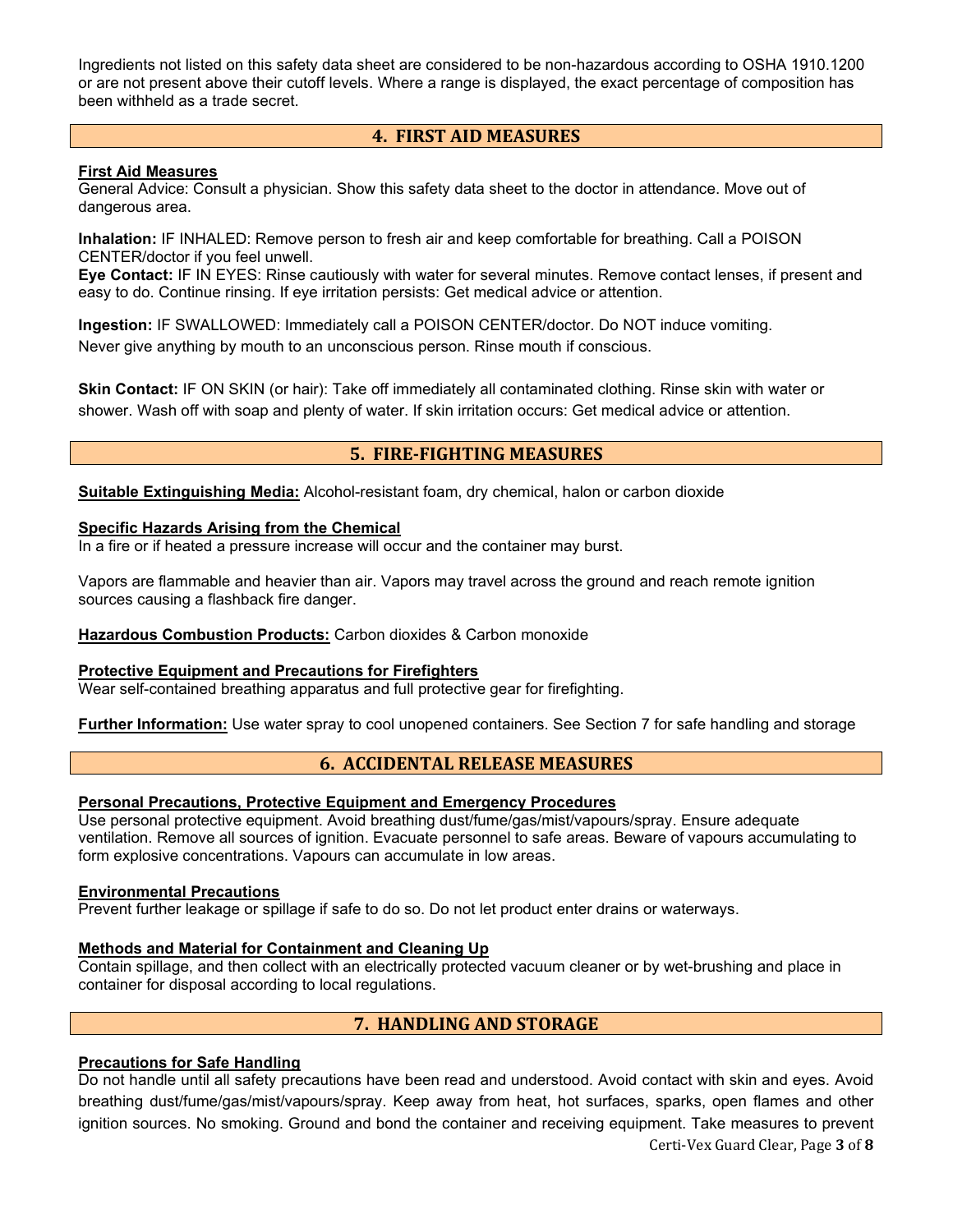the buildup of electrostatic charge. Use non-sparking tools. Wash hands and skin thoroughly after handling. Use only outdoors or in a well-ventilated area. Wear protective gloves/protective clothing/eye protection/face protection.

# **Conditions for Safe Storage, Including any Incompatibilities**

Keep container tightly closed in a dry, cool and well ventilated place. Containers which are opened must be carefully resealed and kept upright to prevent leakage.

# **8. EXPOSURE CONTROLS/PERSONAL PROTECTION**

**Exposure Guidelines Component Exposure Limits Solvent Naphtha (Petroleum), Light Aromatic**, CAS# 64742-95-6: RCP-TWA 19 ppm/ 100 mg/m3 Total Hydrocarbon, Exxon Mobil. **Components of Solvent Naphtha (Petroleum), Light Aromatic**, CAS# 64742-95-6: **1,2,4-Trimethylbenzene**, CAS# 95-63-6, TWA 25 ppm ACGIH **Xylene, Mixed Isomers**, CAS# 1330-20-7, TWA 100 ppm ACGIH, STEL 150 ppm ACGIH, PEL 100 ppm OSHA Z1 **Cumene**, CAS# 98-82-8, TWA 50 ppm ACGIH, PEL 50 ppm OSHA Z1

# **Appropriate Engineering Controls**

Local Ventilation: Recommended General Ventilation: Recommended

# **Individual Protection Measures, such as Personal Protective Equipment**

**Eye/Face Protection:** Use proper protection – Safety Glasses as a minimum

**Skin and Body Protection:** Wash at mealtime and end of shift. Skin contact must be avoided by using impervious protective clothing (gloves, aprons, boots, etc.). Use chemical protective gloves as a minimum and wash skin promptly upon any skin contact.

**Respiratory Protection:** Use respiratory protection unless adequate local exhaust ventilation is provided or exposure assessment demonstrates that exposures are within recommended exposure guidelines. Where concentrations are above recommended limits or are unknown, appropriate respiratory protection should be worn. Follow OSHA respirator regulations (29 CFR 1910.134) and use NIOSH/MSHA approved respirators.

**General Hygiene Considerations:** Handle in accordance with good industrial hygiene and safety practice. Wash hands before & after breaks and work day.

# **9. PHYSICAL AND CHEMICAL PROPERTIES**

## **Information on Basic Physical and Chemical Properties**

**Physical State:** Liquid **Appearance:** Clear **Odor: Petroleum Solvent Odor: Petroleum Solvent Odor**<br> **Odor:** Colourless **Odor: Colourless Odor: Petroleum Solvent Odor Property CONSIDERENT VALUE Remarks – Method Remarks – Method** Vapor Pressure Not Available Vapor Density Not Available Relative Density pH:  $\qquad \qquad$  Not Relevant Melting/Freezing Point (Not Relevant of Relevant of Relevant of Relevant of Relevant of Relevant of Relevant of Relevant of Relevant of Relevant of Relevant of Relevant of Relevant of Relevant of Melting/Freezing Point Solubility **Not Available** Evaporation Rate **Not Available**<br>Flash Point 1996 1997 12 Degrees C 42 Degrees C (108 Degree F) PM (D93) Closed Cup Flammability Limits Lower Limit: 0.9% Upper Limit: 6.2% Flammability (Solid, gas) Not Relevant

**Color threshold: No Data** 

Certi-Vex Guard Clear, Page **4** of **8**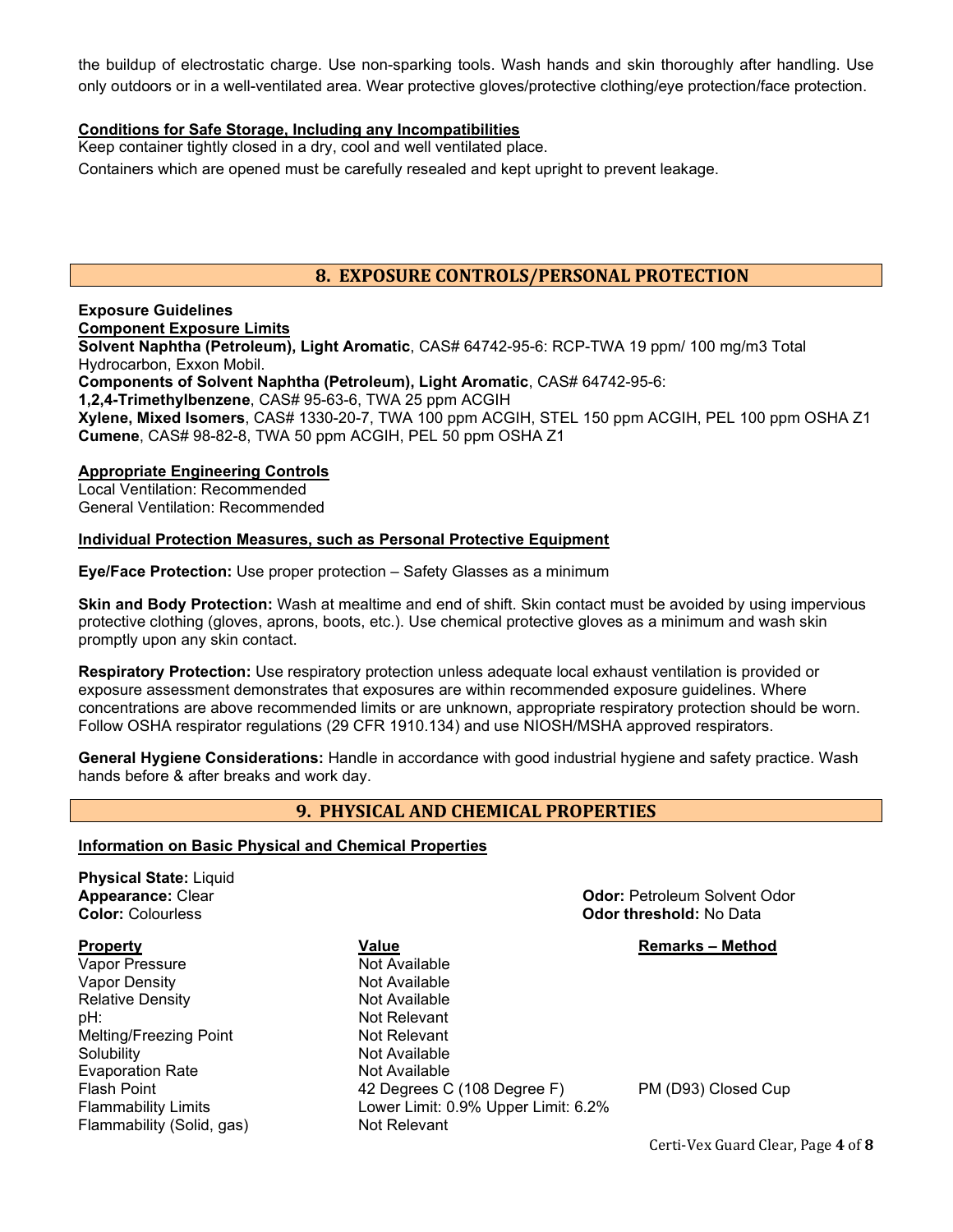# **10. STABILITY AND REACTIVITY**

## **Chemical Stability:** Stable

**Possibility of Hazardous Reactions:** Hazardous polymerization will not occur.

**Conditions to Avoid:** Heat, Flames and Sparks

**Incompatible Materials:** Keep away from strong oxidizing agents, strong alkalis and strong acids.

**Hazardous Decomposition Products:** Hazardous decomposition products formed under fire conditions, Carbon oxides.

# **11. TOXICOLOGICAL INFORMATION**

**Likely Routes of Exposure:** Inhalation, Skin Contact, Eye Contact, Ingestion

# **Symptoms of Exposure:**

Product may cause eye and skin irritation.

Product may cause headache, dizziness, anesthesia, drowsiness, unconsciousness and other central nervous system effects.

**Delayed and Immediate Effects as well as Chronic Effects from Short and Long-Term Exposure Repeated Exposure** may cause skin dryness and cracking.

**Aspiration Hazard:** May cause chemical pneumonitis (aspiration of liquid) if swallowed and enters airways.

## **Carcinogenicity:**

Product is not expected to be carcinogenic.

Contains the component Cumene, CAS# 98-82-8 at <0.4%. IARC classifies Cumene as a 2B: Possibly carcinogenic to humans. Tumors produced in animals are not considered relevant to humans.

## **Other Chronic Effects:**

Chronic over-exposure to this material may cause systemic toxicity, including adverse reactions to the following: kidney, liver, spleen, adrenals, lungs, skin, blood, testes, cardiovascular and nervous systems.

## **Numerical Measures of Toxicity**

**Solvent Naphtha (Petroleum), Light Aromatic**: LD50 Oral Rat: >3,000 mg/kg; LD50 Dermal Rabbit >3,160 mg/kg, Inhalation, Low toxicity: LC50 greater than near-saturated vapor concentration.

# **12. ECOLOGICAL INFORMATION**

**Ecotoxicity:** Material is expected to be toxic to aquatic organisms. It may cause long-term adverse effects in the aquatic environment.

## **Acute Toxicity: Fish**

Components: Solvent Naphtha (Petroleum), Light Aromatic: LC50 Fathead Minnow, 96 hr, 8.2 mg/l 1,2,4-Trimethylbenzene: LC50 Fathead Minnow, 96 hr. 7.72 mg/l Xylenes: No Data Cumene: LC50 Fish, 96 hr. 4.918 mg/l

## **Acute Toxicity: Invertebrates**

Components: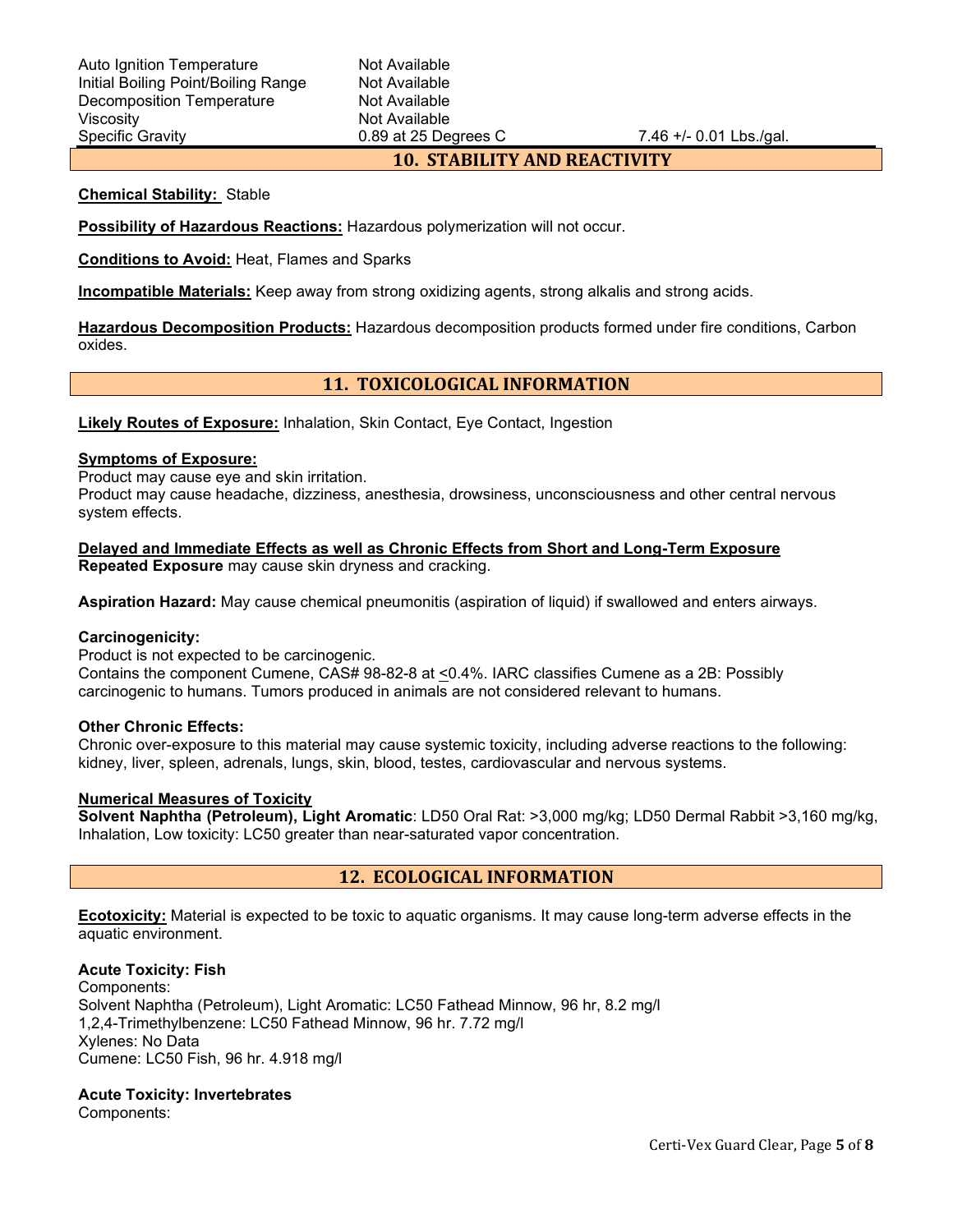Solvent Naphtha (Petroleum), Light Aromatic: EC50 Water Flea, 48 hr, 4.5 mg/l 1,2,4-Trimethylbenzene: EC50 Water Flea, 48 hr, 3.6 mg/l Xylenes: No Data Cumene: EC50 Water Flea, 48 hr, 2.14 mg/l

## **Chronic Toxicity: Fish**

Components: Solvent Naphtha (Petroleum), Light Aromatic: No Data 1,2,4-Trimethylbenzene: No Data Xylenes: No Data Cumene: NOEC Zebra Fish, 28 days, 0.38 mg/l

# **Chronic Toxicity: Invertebrates**

Components: Solvent Naphtha (Petroleum), Light Aromatic: EC50 Water Flea, 21 days, 10 mg/l 1,2,4-Trimethylbenzene: No Data Xylenes: No Data Cumene: NOEC Water Flea, 21 days, 0.35 mg/l

## **Chronic Toxicity to Aquatic Plants**

Components: Solvent Naphtha (Petroleum), Light Aromatic: EC50 Selenastrum capricornutum, 72 hr., 3.1 mg/l 1,2,4-Trimethylbenzene: EC50 Alga, 96 hr., 2.356 mg/l Xylenes: No Data Cumene: NOEC Scenedesmus subspicatur, 72 hr., 1.49 mg/l

**Persistence and Degradability:** Solvent portion is expected to be readily biodegradable. **Bioaccumulation:** No Data Available

**Mobility:** This material has a low solubility in water. The solvent portion has high volatility (tendency to move from water to air) and will partition rapidly to the air. Therefore chronic aquatic toxicity is not expected, however a significant spill may cause long-term adverse effects in the aquatic environment.

## **Other Adverse Effects**: No Data Available

# **13. DISPOSAL CONSIDERATIONS**

## **Waste Treatment Methods**

**Disposal of Wastes:** Under RCRA 40 CFR 261 this material is a hazardous waste. Dispose of in accordance with all federal, state, and local regulations. If uncertain of local requirements, contact the proper environmental authorities for information on waste disposal in your area. Contact a licensed professional waste disposal service to dispose of this material.

## **Contaminated Packaging:** Dispose of as unused product.

# **14. TRANSPORT INFORMATION**

**D.O.T.** UN1263, PAINT, 3, III

# **Packaging Exception for 1 gal cans, 5-gallon pails & 55-gallon drums,** *Ground Shipments Only***.**

**49 CFR 173.120(b)(2)** A flammable liquid with a flash point at or above 38°C (100°F) that does not meet the definition of any other hazard class may be re-classed as a combustible liquid.

This product has a flash point at or above  $38^{\circ}C$  (100 $^{\circ}F$ ). It is therefore excepted from labeling requirements ..., specification packaging …, and shipping papers*… if shipped in non-bulk packaging*. **Non-bulk packaging**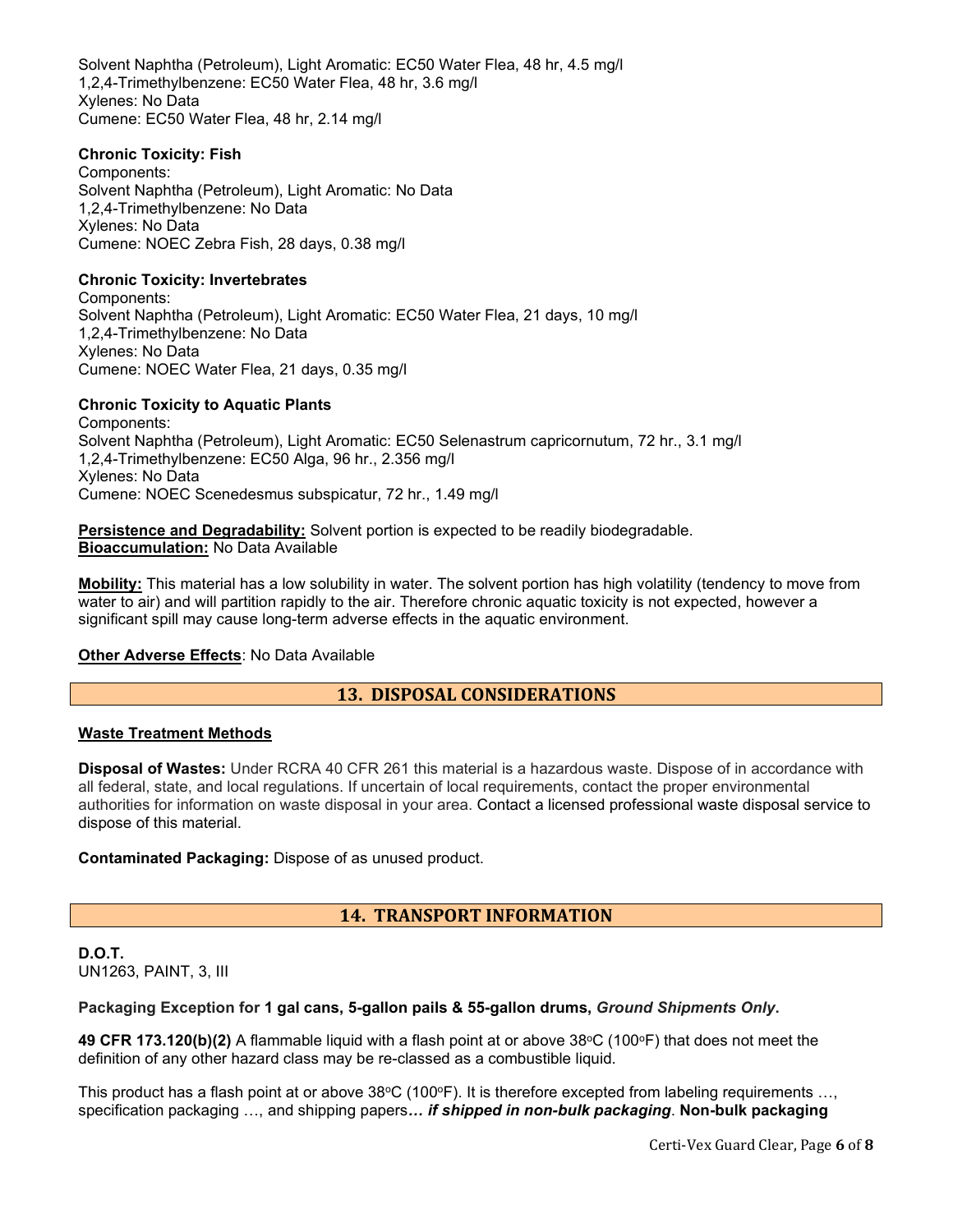means a packaging which has a maximum capacity of 450 Liters (119 gallons) or less as a receptacle for a liquid. Therefore, when shipped by ground in non-bulk packaging (< 119 gal.), this item is not DOT regulated.

# *This provision does not apply to transportation by vessel or air.*

**I.A.T.A.** UN1263, PAINT, 3, III

**I.M.D.G.** UN1263, PAINT, 3, III Marine Pollutant: Yes

# **15. REGULATORY INFORMATION**

## **International Inventories**

**TSCA:** All chemical substances in this material are included on or exempted from listing on the TSCA Inventory of Chemical Substances.

## **US Federal Regulations SARA 302:** None **SARA 311/312 Hazard Categories:** Acute: Yes, Fire: Yes, Chronic: Yes **SARA 313 Hazard Categories:** CAS Number Component Name Wt. %<br>98-82-8 Cumene Cumene Cumene Cumene 98-82-8 Cumene 1330-20-7 Xylenes <1.1% 95-63-6 1,2,4-Trimethylbenzene <13%

**CWA (Clean Water Act):** This product contains petroleum hydrocarbons and may be subject to regulation by Section 311 of the Clean Water Act and the Oil Pollution Act. Releases of the product into or leading to surface waters must be reported to the National Response Center at 1-800-424-8802.

# **Supplemental State Compliance Information**

## **California:**

Warning: This product contains the following chemical(s) listed by the State of California under the Safe Drinking Water and Toxic Enforcement Act of 1986 (Proposition 65) as being known to cause cancer, birth defects or other reproductive harm. **Cumene – Carcinogen**

This product may contain trace amounts of other components known to the State of California to cause cancer, birth defects or other reproductive harm.

## **States Right To Know:**

1,2,4-Trimethylbenzene, CAS# 95-63-6: New Jersey, Illinois, Minnesota, Pennsylvania, Rhode Island. Massachusetts. Cumene, CAS# 98-82-8: New Jersey, Illinois, Minnesota, Pennsylvania, Rhode Island.

Xylenes, CAS# 1330-20-7: New Jersey, Illinois, Michigan, Minnesota, Pennsylvania, Rhode Island.

# **U.S. EPA Label Information:** No Data

# **16. OTHER INFORMATION**

## **HMIS Classification:**

| <b>Health hazard:</b>     | 2 |
|---------------------------|---|
| <b>Flammability:</b>      | 2 |
| <b>Physical Hazards:</b>  | 0 |
| <b>NFPA Rating:</b>       |   |
| <b>Health hazard:</b>     | 2 |
| Fire:                     | 2 |
| <b>Reactivity Hazard:</b> | N |